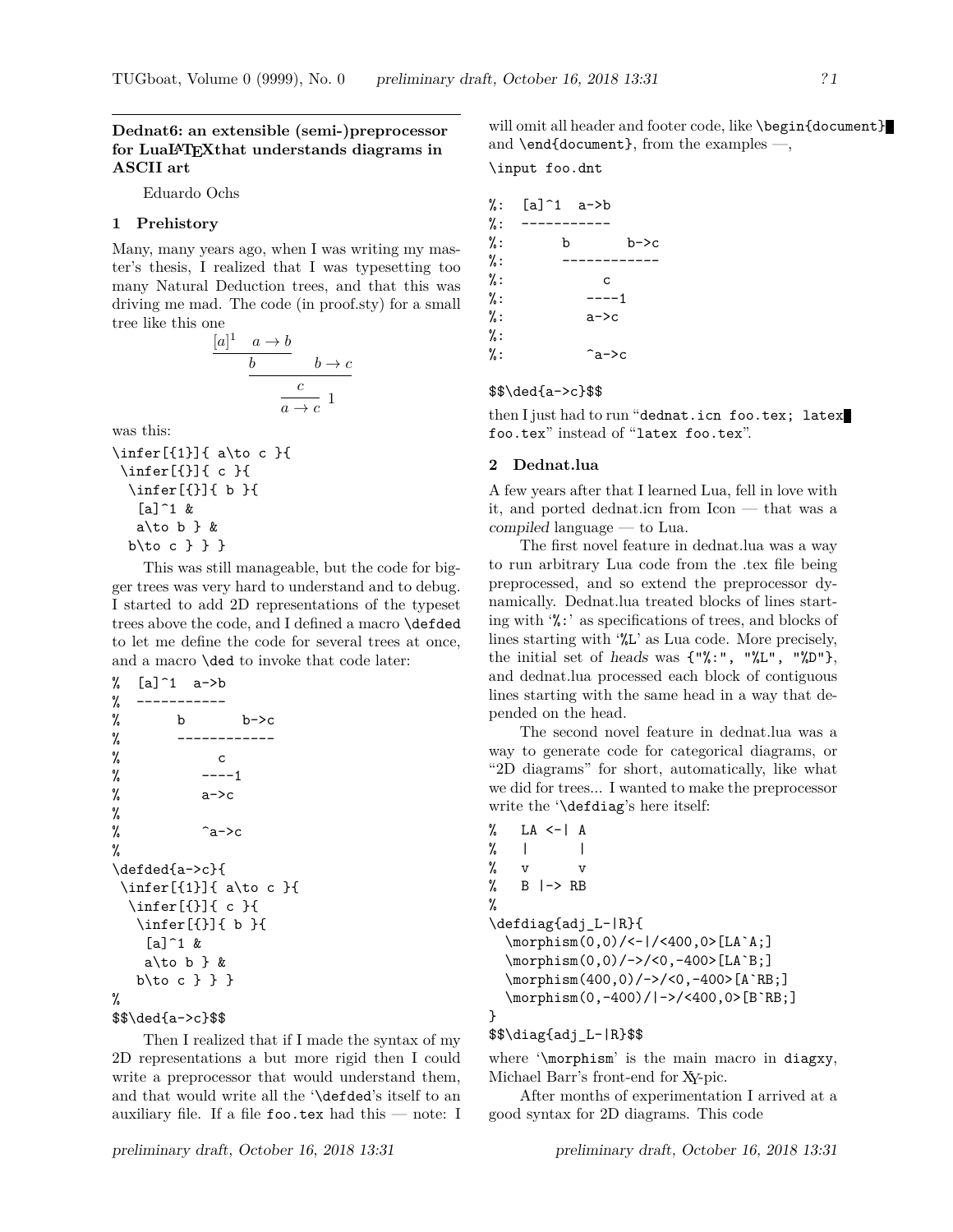```
%D diagram adj_L-|R
%D 2Dx 100 +25
%D 2D 100 LA <-| A
\frac{\%D}{\%D} 2D | |
\%D 2D | |
\%D 2D v v
%D 2D +25 B |-> RB
%D 2D
\%D ((LA A \leftarrow|
\%D LA B -> A RB ->
\%D B RB \rightarrow\sqrt[6]{D})
%D enddiagram
%D
$$\diag{adj_L-|R}$$
generates this:
```

$$
LA \xleftarrow{} A
$$
  

$$
B \longmapsto RB
$$

The lines with '%D 2Dx' and '%D 2D' define a grid with coordinates and nodes, and the lines between  $\sqrt[6]{D}$  ((' and  $\sqrt[6]{D}$ ))' connect these nodes with arrows.

# **2.1 A Forth-based language for 2D diagrams — low-level ideas**

The article "Bootstrapping a Forth in 40 lines of Lua code" [1] describes how a Forth-like language can be reduced to a minimal extensible core, and bootstrapped from it. The most basic feature in [1] is that we can have "words that eat text"; the fact that Forth is stack-based language is secondary stacks are added later. The code for '%D'-lines is based on [1].

A "Forth" — actually the "outer interpreter" of a Forth, but let's call it simply a "Forth" — works on one line of input at a time, reads each "word" in it and executes it as soon as it is read. A "word" is any sequence of one of more non-whitespace characters, and an input line is made of words separated by whitespace. The "outer interpreter" of Forth does essentially this on each line, in pseudocode:

```
while true do
  word = getword()if not word then break end
  execute(word)
end
```
Note that word is a global variable. The current input line is stored in subj and the current position of the parser is stored in pos; subj and pos are also global variables — which means the execute (word) can change them!

The function getword() parses whitespace in subj starting at pos, then parses a word and returns it, and advances pos to the position after that word. There is a similar function called getrestofline() that returns all the rest of the line from pos onwards, and advances pos to the end of the line.

One of the simplest Forth words is '#' ("comment"). It is defined as:

```
forths["\#"] = function ()getrestofline()
```
end

It simply runs getrestofline(), discards its return value, and returns. We say that # "eats the rest of the line".

In a "real" Forth we can define words using ':' and ';', like this:

: SQUARE DUP \* ;

but the Forth-based language in dednat.lua is so minimalistic that we don't have ':' and ';' — we define words by storing their Lua code in the table forths.

# **2.2 A Forth-based language for 2D diagrams — code for diagrams**

Let's look at an example. This code

```
%D diagram T:F->G
%D 2Dx 100 +20 +20
%D 2D 100 A
%D 2D /|\
%D 2D v v v
%D 2D +30 FA --> GA
%D 2D
\%D ((A FA \vert -\rangle A GA \vert -\rangle%D FA GA -> .plabel= b TA
%D A FA GA midpoint |->
%D ))
%D enddiagram
%D
$$\diag{T:F->G}$$
```
yields this:



The word diagram eats a word — the name of the diagram  $-$  and sets diagramname to it. The word 2Dx eats the rest of the line, and uses it to attribute x-coordinates to some columns. The word 2D also eats the rest of the line; when it is followed by nnn or  $+nnn$  that number tells the y-coordinate of that line, and the words that intersect a point

preliminary draft, October 16, 2018 13:31 preliminary draft, October 16, 2018 13:31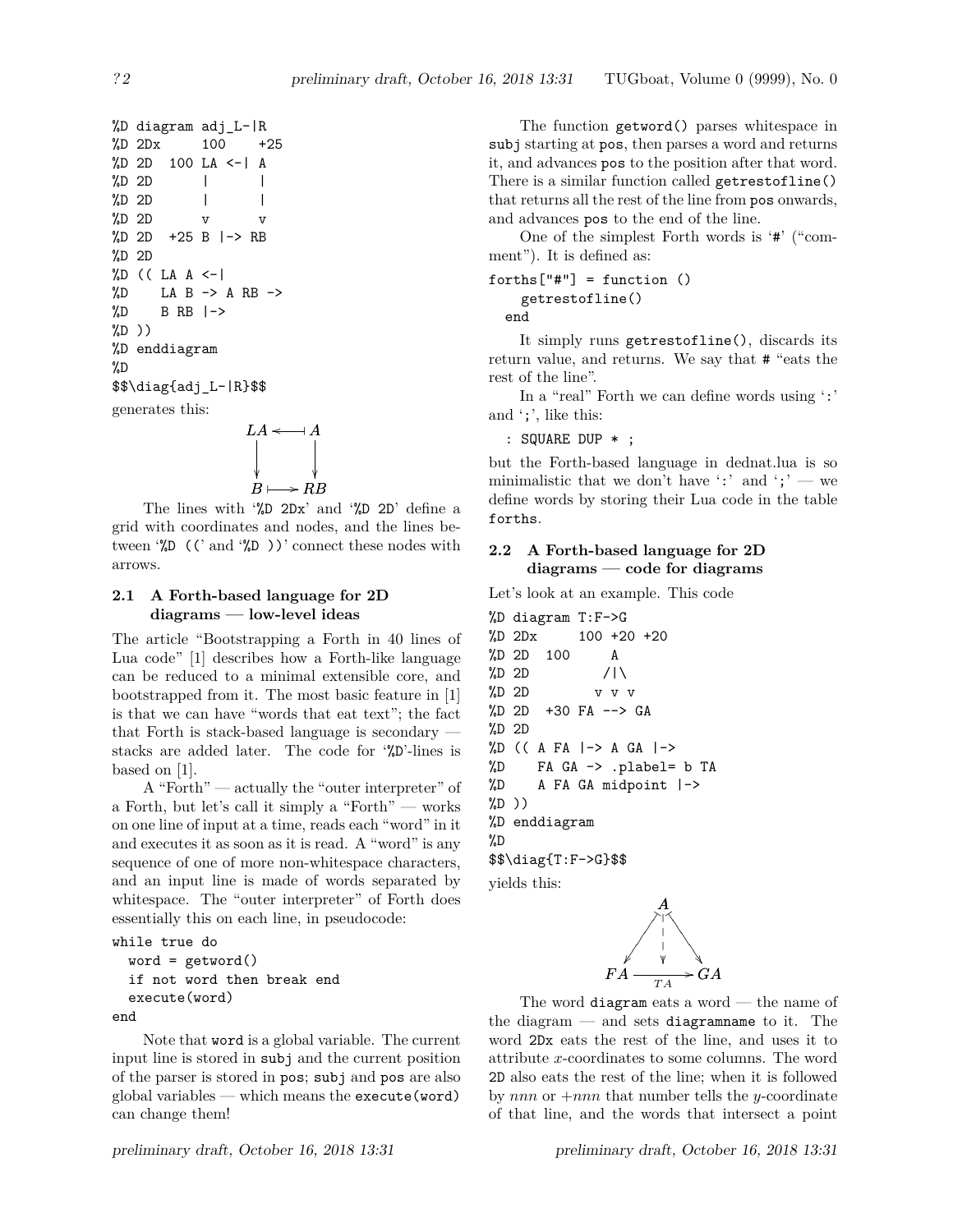that has both an x-coordinate and a y-coordinate become nodes. When a 2D is not followed by an nnn or  $+nnn$  then this is a line without a y-coordinate, and it is ignored.

In a sequence like "A  $FA$   $\rightarrow$ " both A and FA put nodes on the stack, and |-> creates an arrow joining the two nodes on the top of the stack, without dropping the nodes from the stack. In a sequence like "FA GA midpoint" the midpoint creates a phantom node halfway between the two nodes on the top of the stack, drops (pops) them and pushes the phantom node in their place. The word .plabel= eats two words, a placement and a label, and modifies the arrow at the top of the stack by setting the arrow's label and placement attributes with them. The word  $\zeta$  ( $\zeta$  remembers the depth of the stack  $-42$ , say  $-$  and the word '))' pops elements from the top of the stack; if the depth at '))' is 200 then '))' pops  $200 - 42$  elements to make the depth become 42 again.

The word enddiagram defines a diagram with the name stored in diagramname; each arrow that was created, even the ones that were dropped from the stack, becomes a call to  $\mathrm{normal}$  — the main macro in diagxy — in the body of the diagram.

A good way to understand in detail how everything works is to inspect the data structures. We modify the code of the example to add some 'print's in '%L'-lines in the middle of the '%D'-code:

```
%D diagram T:F->G
%D 2Dx 100 +20 +20
%L print("xs:"); print(xs)
%D 2D 100 A
\%D 2D //\
%D 2D v v v
%D 2D +30 FA --> GA
%L print("nodes:"); print(nodes)
%D 2D
%D (( A FA |-> A GA |->
%D FA GA -> .plabel= b TA
%D A FA GA midpoint -->
%L print("ds:"); print(ds)
%D ))
%L print("arrows:"); print(arrows)
%D enddiagram
    The preprocessor outputs this on stdout:
xs:
{12=100, 16=120, 20=140}
nodes:
{ 1={"noden"=1, "tag"="A", "x"=120, "y"=100},
 2={"noden"=2, "tag"="FA", "x"=100, "y"=130},
 3={"noden"=3, "tag"="-->", "x"=120, "y"=130},
 4={"noden"=4, "tag"="GA", "x"=140, "y"=130},
 "-->"={"noden"=3, "tag"="-->", "x"=120, "y"=130},
```

```
"A"={"noden"=1, "tag"="A", "x"=120, "y"=100},
```

```
"FA"={"noden"=2, "tag"="FA", "x"=100, "y"=130},
  "GA"={"noden"=4, "tag"="GA", "x"=140, "y"=130}
}
ds:
12={"arrown"=4, "from"=1, "shape"="-->", "to"=5}
11={"TeX"="\\phantom{O}", "noden"=5, "x"=120,
    "y"=130}
10={"noden"=1, "tag"="A", "x"=120, "y"=100}
9={"arrown"=3, "from"=2, "label"="TA",
   "placement"="b", "shape"="->", "to"=4}
8={"noden"=4, "tag"="GA", "x"=140, "y"=130}
7={"noden"=2, "tag"="FA", "x"=100, "y"=130}
6={"arrown"=2, "from"=1, "shape"="|->", "to"=4}
5={"noden"=4, "tag"="GA", "x"=140, "y"=130}
4={"noden"=1, "tag"="A", "x"=120, "y"=100}
3={"arrown"=1, "from"=1, "shape"="|->", "to"=2}
2={"noden"=2, "tag"="FA", "x"=100, "y"=130}
1={"noden"=1, "tag"="A", "x"=120, "y"=100}
arrows:
{ 1={"arrown"=1, "from"=1, "shape"="|->", "to"=2},
  2={"arrown"=2, "from"=1, "shape"="|->", "to"=4},
  3={"arrown"=3, "from"=2, "label"="TA",
     "placement"="b", "shape"="->", "to"=4},
  4={"arrown"=4, "from"=1, "shape"="-->", "to"=5}
}
```
# **3 Semi-preprocessors**

Dednat.icn, dednat.lua and all its successors until dednat5.lua were preprocessors in the usual sense they had to be run outside latex and before latex. With dednat6 this changed; dednat6 can still be run as a preprocessor, but the recommended way to run it on, say, foo.tex, is to put a line like

## \directlua{dofile "dednat6load.lua"}

somewhere in the beginning of foo.tex, add some calls to  $\pu$  at some points — as we will explain soon — and compile foo.tex with lualatex instead of latex, to make foo.tex be processed "in parallel" by TEX and by Lua. That "in parallel" is a simplification, though... consider this example:

```
%:
\frac{9}{6}: a b
\frac{9}{6}: ----
\%: c
%:
\frac{1}{2}: \frac{1}{2} my-tree
\frac{9}{6}:
$$\pu\ded{my-tree}$$
%:
\frac{9}{6}: d e f
\frac{\%}{\%}: -------
%: g
%:
%: ^my-tree
%:
$$\pu\ded{my-tree}$$
```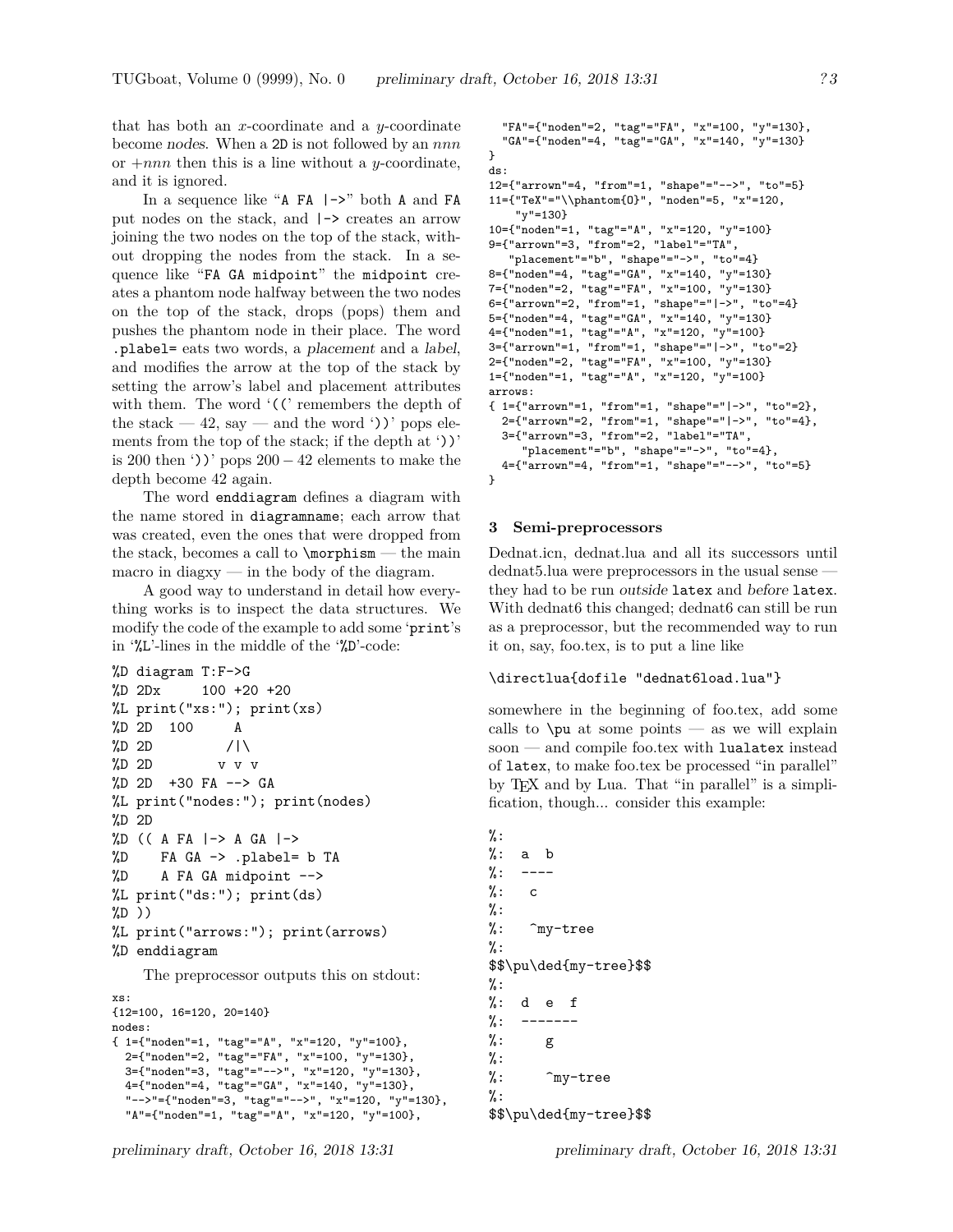Suppose that this fragment starts at line 20. We are not showing the header and footer code — things like \begin{document} and \directlua{dofile "dednamt6loadlelbaO'& or foo.tex starts as:

We have a  $\frac{\pi}{6}$ :-block from lines 20–26, a call to \pu at line 27, another %:-block from lines 28-34, and another call to \pu at line 35.

tree}, and the output of the second %:-block above is a different \defded{my-tree}.

'\pu' means "process until" — or, more precisely, make dednat6 process everything until this point that it hasn't processed yet. The first \pu processes the lines 1–26 of foo.tex, and "outputs" i.e., sends to TEX— the first \defded{my-tree}; the second \pu processes the lines 28–34 of foo.tex, and "outputs" the second \defded{my-tree}. It not really true that T<sub>F</sub>X and dednat6 process foo.tex in parallel; dednat6 goes later, and each \pu is a synchronization point.

### **3.1 Heads and blocks**

In order to understand how this idea — "semi-preprocessors" — is implemented in dednat6 we need some terminology.

The initial set of heads is  $\{\nabla x : \nabla, \nabla \mathbb{L} \nabla, \nabla \mathbb{L} \nabla \}$ . It may be extended with other heads, but we may only add to it heads that start with '%'.

A block is a set of contiguous lines in the current .tex file. This code

Block {i=42, j=99}

creates and returns a block that starts on line 42 and ends on line 99. The Lua function Block receives a table, changes its metatable to make it a "block object", and returns the modified table.

A head block is a (maximal) set of contiguous lines all with same head. Head blocks are implemented as blocks with an extra field head. For example:

# Block {i=20, j=26, head="%:"}

A block is bad when it contains a part of a head block but not the whole of it. We avoid dealing with bad blocks — dednat6 never creates a block object that is "bad".

Each head has a processor. Executing a head block means running it through the processor associated its head. Executing an arbitrary (non-bad) block means executing each head block in it one at a time, in order. Note: the code for executing nonbad arbitrary blocks was a bit tricky to implement, as executing a '%L'-block may change the set of heads and the processors associated to heads.

A texfile block is a block that refers to the whole of the current .tex file, and that has an extra field nline that points to the first line that dednat6 hasn't processed yet. If foo.tex has 234 lines then

#### Block {i=1, j=234, nline=1}

The output of the first %:-block above is a  $\def\def\def\def{\}+\text{def}\def\def{\}$  of a %D-block is a series of ' $\def\def\def\def{\}=$   $\def\def\def{\}=$ We saw in sections 1 and 2.2 that the "output" of a %:-block is a series of '\defded's and the "outcan generalize this. For example, the "output" of

%L output [[\def\Foo{FOO}]]

%L output [[\def\Bar{BAR}]]

```
is
```
## \def\Foo{FOO}

\def\Bar{BAR}

The output of a head block is the concatenation of the strings sent to output() when that block is executed. The output of an arbitrary (non-bad) block is the concatenation of the strings sent to output() by its head blocks when the arbitrary block is executed.

A \pu-block is created by dednat6 when a \pu is executed, pointing to the lines between this \pu and the previous  $\pu$ . If foo.tex has a  $\pu$  at line 27 and another at line 35 then the first \pu creates this block,

Block {i=1, j=26}

and the second \pu creates this:

Block {i=28, j=34}

As '\pu's only happen in non-comment lines \pu-blocks are never bad.

#### **3.2 The implementation of** \pu

The macro \pu is defined as

```
\def\pu{\directlua{
```
processuntil(tex.inputlineno) }}

in LATEX, and processuntil() is this (in Lua):

```
processuntil = function (puline)
    local publock =
      Block {i=tf.nline, j=puline-1}
    publock:process()
    tf.nline = pulline + 1end
```
Here's a high-level explanation. When dednat6 is loaded and initialized it creates a texfile block for the current .tex file — with nline=1 — and stores it in the global variable tf. The macro \pu creates a \pu-block that starts at line tf.nline and ends at line tex.inputlineno - 1, executes it, and advances  $\texttt{tf}.\texttt{nline} - \text{i.e., sets it to \texttt{tex.inputlineno}}$ + 1.

The code above looks simple because the line publock:process() does all the hard word.